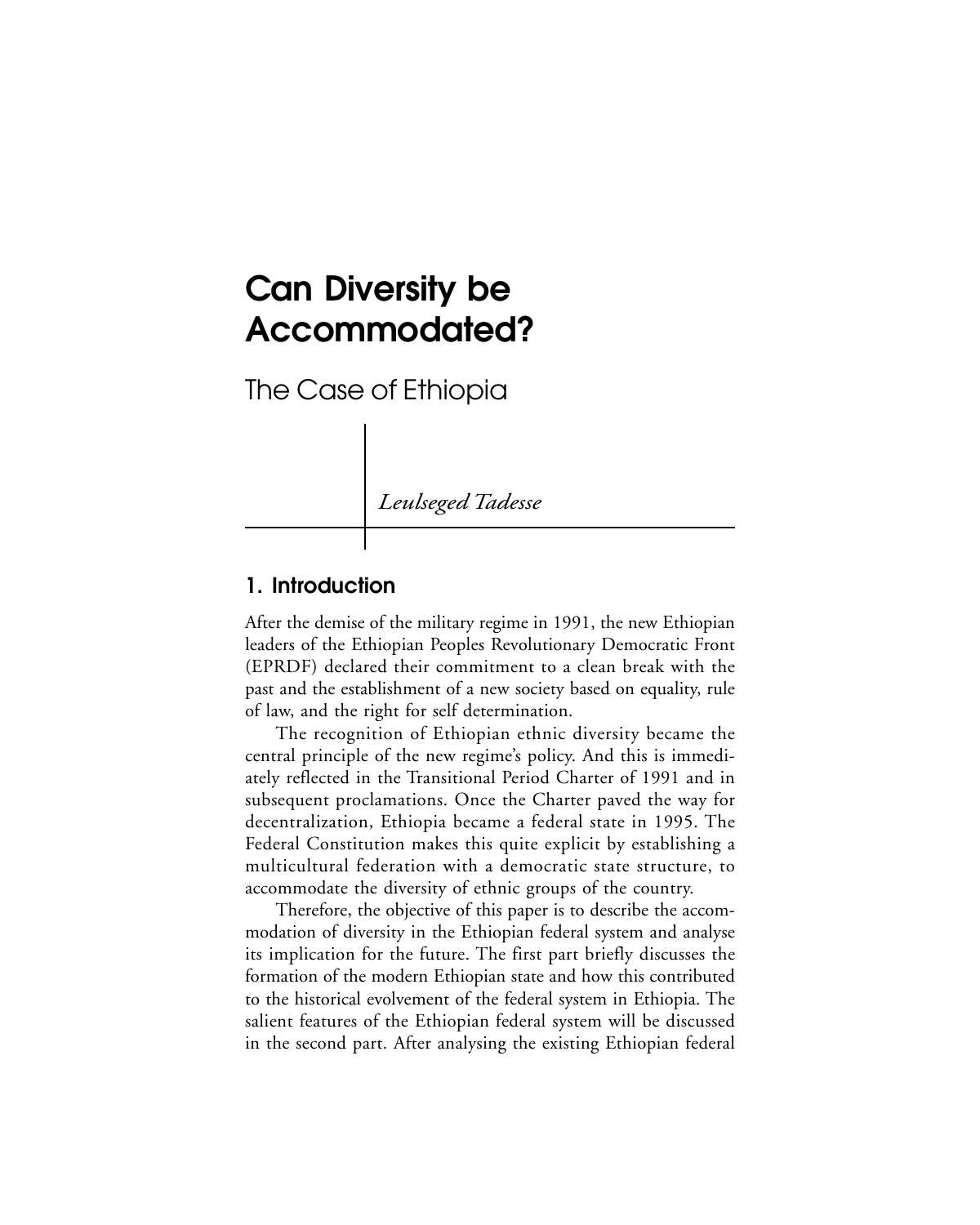system, I have tried to indicate some points that may be useful in consolidating the success of the Ethiopian federal experiment.

## **2. The Formation of Modern Ethiopian State and its Contradictory Interpretations**

#### 2.1 The Formation of Modern Ethiopian State

Every federation is the result of its own unique experience. It is indispensable for a federal system to reflect this historical and context if it is to be successful

Though Ethiopia has a long history of statehood, present-day Ethiopia is mainly the result of the incorporation process of Emperor Menelik, who ruled from 1889 to 1913. As Bahru notes "the creation of modern Ethiopia was started by Tewdoros, incorporated by Yohanis, consolidated by Menelik and completed by Haile Sellassie" (Bahru, 1991).

The "reunification", "expansion" or "colonization", depending on interpretation, of Menelik brought together different ethnic groups that had their own identity, culture, and language. With the creation of a modern empire, we see the domination of Amharic culture over the newly incorporated ethnic groups. In the eyes of Clapham, "the expansion was accompanied by an assumption of Amhara supremacy and a policy of Amharisation" (Clapham, 1974).

Emperor Haile Sellassie (1916-30 as regent and 1930-74 as emperor) subsequently centralized all power. The 1931 Constitution and the 1955 revised Constitution were important instruments to reduce the power of regional lords and consolidate his personal rule.

In the name of "Ethiopian Unity", there was an attempt to suppress all non-Amhara identities. Political domination was aggravated by cultural domination and economic exploitation. To be within the state structure, all non–Amhara people were expected to speak Amharic and adopt the culture and religion of the ruling class (Abebe, 1994). This discriminatory policy resulted in an uneven representation of various ethnic groups in central government. The condition for southern Ethiopians was worse. Therefore,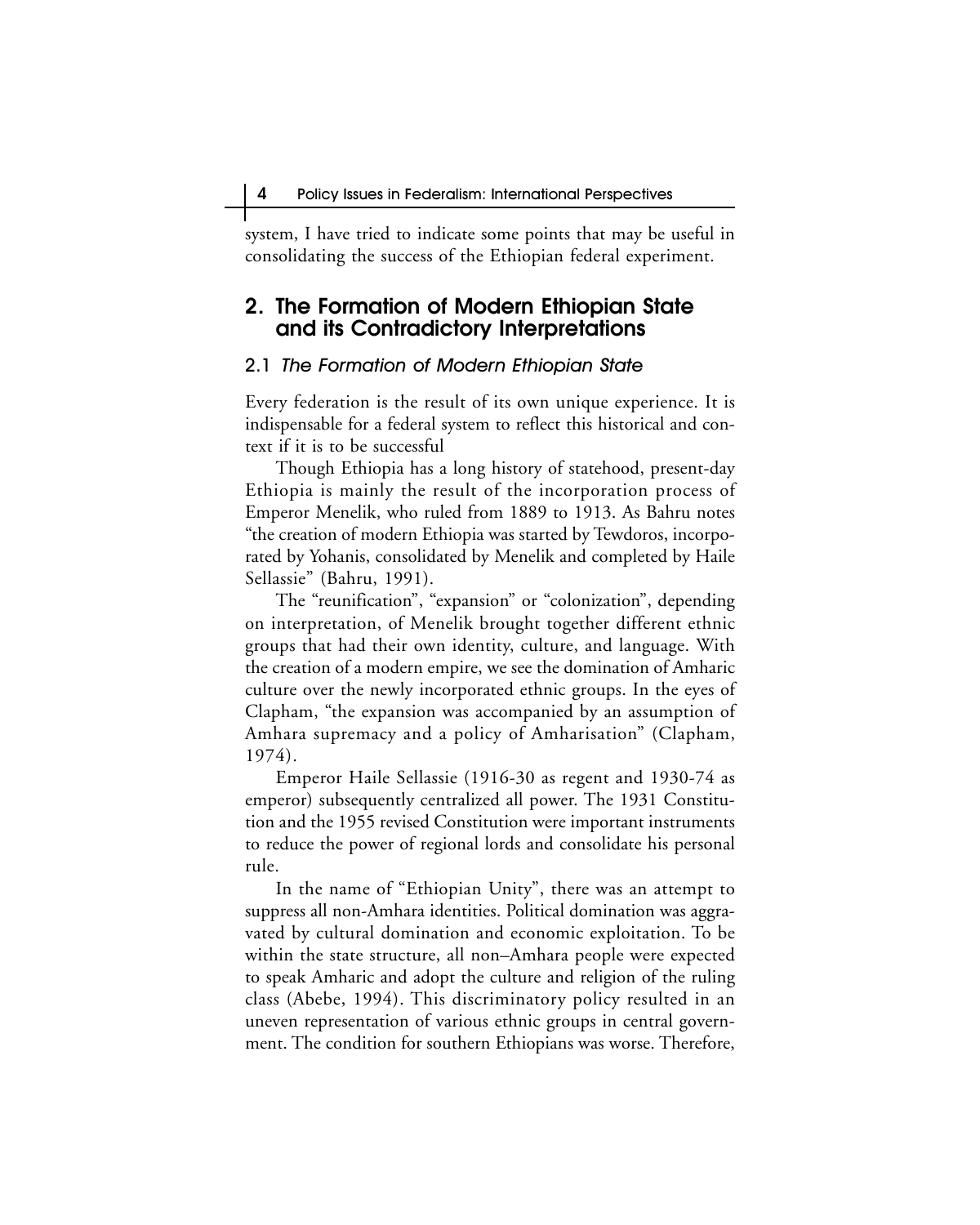the formation of the modern Ethiopian empire is characterized by political exclusion, economic exploitation, and cultural domination. Because of the suppression of various ethnic groups, Ethiopia was called "the prison house of nations and nationalities."

#### 2.2 Contending Views on Ethiopian History

The way the Ethiopian empire was created, and the way it evolved, made it easy for contending interpretations of Ethiopian history. According to Merara those who see little or no injustice in the actions of the empire builders consider the empire building process as reunification. The expansion thesis, on the other hand, recognizes the injustices done during the process of expansion and seeks a solution within a democratic and unified Ethiopia. Lastly, there are those who advocate a colonial thesis in interpreting the creation of empire, and argue for a separatist political agenda (Merara, 2006).

Having these contending views, different political movements, either regional or ethnic, started to violently resist the imperial and military regimes. They demanded the right to self-determination for nations and nationalities, along with other rights.

The military junta or Derg that seized power in 1974 ignored the principle of self-determination, and the various political movements continued their armed struggle until 1991.

In 1991, a new government led by the EPRDF replaced the Derg. In order to address the national questions of Ethiopia, a democratic federal system was set up in 1995. The attempt was to accommodate ethnic diversity within a new federal Ethiopia based on the principle of political, economic, and social equality. As it was seen, the view of the EPRDF government could be considered as a compromise between a unitary government, which cannot easily accommodate diversity, and disintegration of the country into its constituent ethnic regions.

#### 2.3 Diversity as a Source of Sovereignty

There are more that eighty ethnic groups in Ethiopia. For a multicultural country like Ethiopia, therefore, where multiple ethnic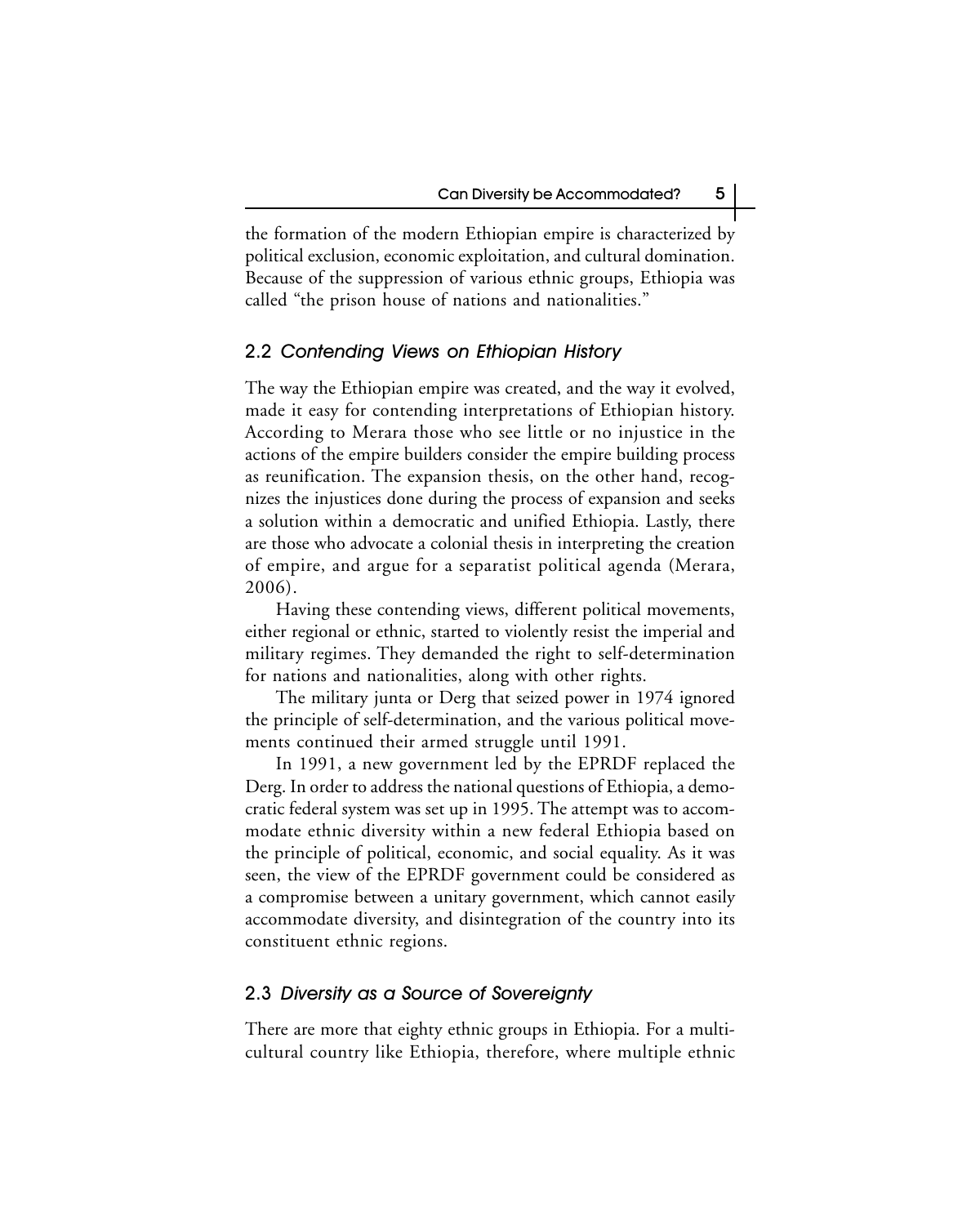groups want to keep their language, culture, and identity, federalism is often the best available form of government. Federalism in Ethiopia is a power sharing arrangement that seeks to create stability by constitutionally dividing political power among various ethnic groups, allowing different ethnic groups to create a strong federal state without losing their identity or compromising their interests.

Looking to the past and analysing the current realities of Ethiopia, it can be argued that there is no alternative to a federal system of some sort for Ethiopia, if it is to have a future as a multiethnic state with democratic institutions. As the history of Ethiopia shows, the Ethiopian federal experience in many ways is the result of the quest of the people for self-determination.

## **3. The Salient Features of the Ethiopian Federal Arrangement**

The Constitution of the Federal Democratic Republic of Ethiopia has been in place since August 1995, formally introducing a federal form of government. The Constitution declares the full and free exercise of self-determination. The aim of this, according to the preamble of the Constitution, is to show that "our destiny can be best served by rectifying historically unjust relationships".

From this one can understand that the Constitution has acknowledged past oppression and exploitation of ethnic groups. Now, the recognition of these groups forms the basis for building a federal and democratic state. The Constitution states that "all sovereign power resides in the Nations, Nationalities and Peoples of Ethiopia". It further assures that even the Constitution itself is "an expression of their sovereignty". Moreover, their sovereignty is expressed through their democratically elected representatives. Therefore, in the Ethiopian federal system, sovereignty lies with the constituent ethnic groups themselves.

Importantly, if the federal government abuses the rights of the various ethnic groups, they are entitled to reassert their powers of sovereignty in the form of "an unconditional right to self determination, including the right to secession" (Article 39). Consent of each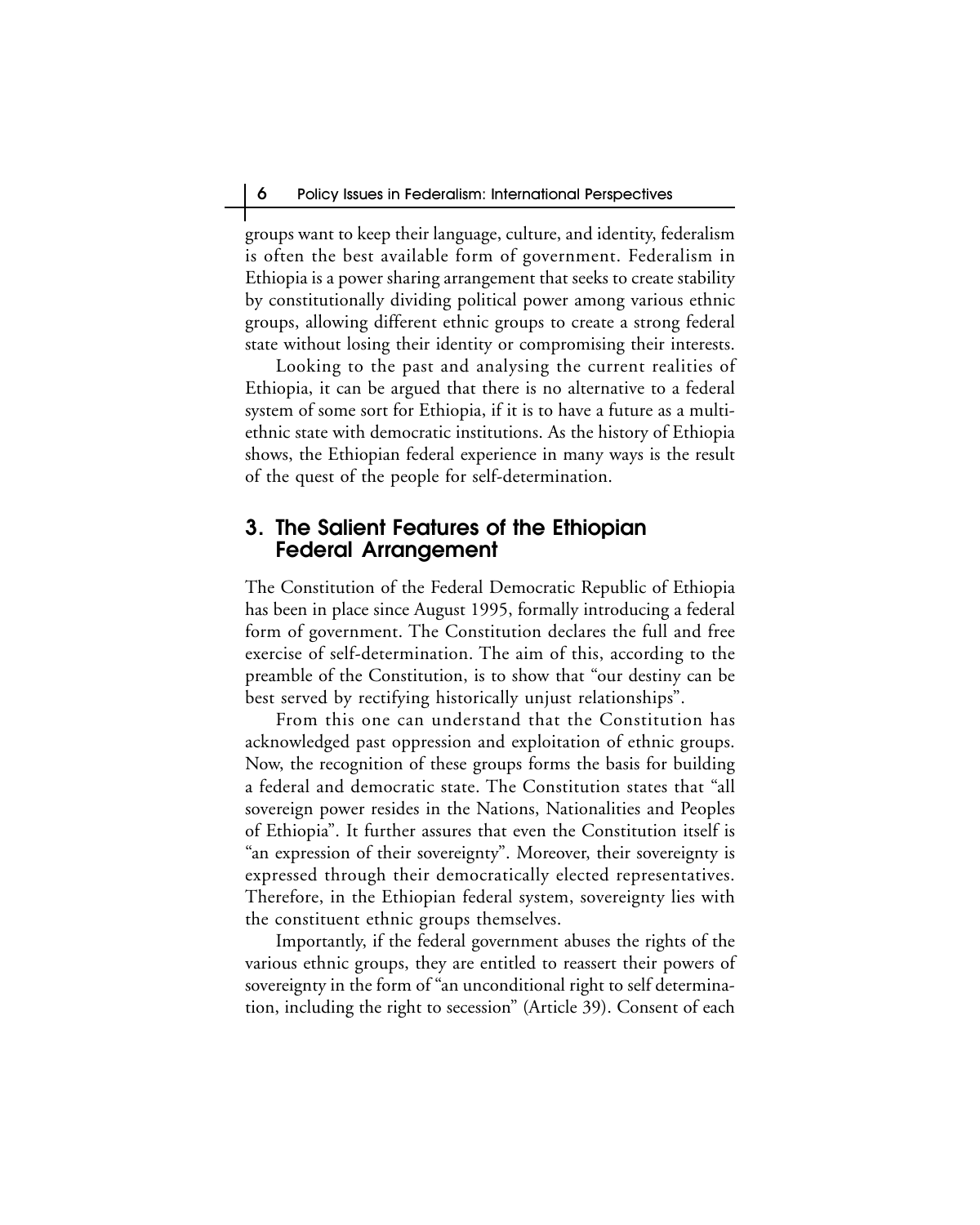nation, nationality, and people, therefore, lies at the heart of the Ethiopian federal system.

The other important feature of Ethiopian federalism is the prominent role given to the principle of multiculturalism. As federalism aims to accommodate diversity, Ethiopia, as a multiethnic society, requires a multicultural federation. The preamble of the Constitution clearly refers to the long history of living together and "with rich and proud cultural legacies in territories long inhabited". Within the federal structure, the different multicultural elements are reflected in the state members. The nine states are organized based on settlement patterns, language, identity, and consent. Accordingly, the nine states are Tigray, Afar, Amhara, Oromia, Somalia, Benshangul Gumuz, Gambella, Harari, and the SNNPR (Southern Nations, Nationalities, and Peoples Region).

Ethiopian federalism does not limit the number of the states. Every nation, nationality, and people has the right to establish, at any time, its own state. Therefore, the number of the federal units could be increased or decreased based on the consent of ethnic groups, making it a unique feature of Ethiopian federalism.

The preamble of the Constitution stipules that "We, the Nations, Nationalities and peoples of the Ethiopia strongly committed, to building a *political community* . . . and advancing our economic and social development . . . to live as *one economic community* is necessary in order to create sustainable and mutually supportive conditions for ensuring respect for our rights and freedoms and for the collective promotion of our interests" (italics added).

This shows the emphasis on creating a cooperative federalism in Ethiopia. A common vision is indispensable for a multiethnic country. It is impossible to build a common political and economic community without cooperation. Though federalism values autonomy, it cannot function without solidarity. Indeed, while each order of government is autonomous, it is not so that they may ignore each other. Rather, it is so that each, with its own characteristics and capitalizing fully on its potential, can better help others. All the governments of federation are interdependent and must work together for their citizens, over and above their political,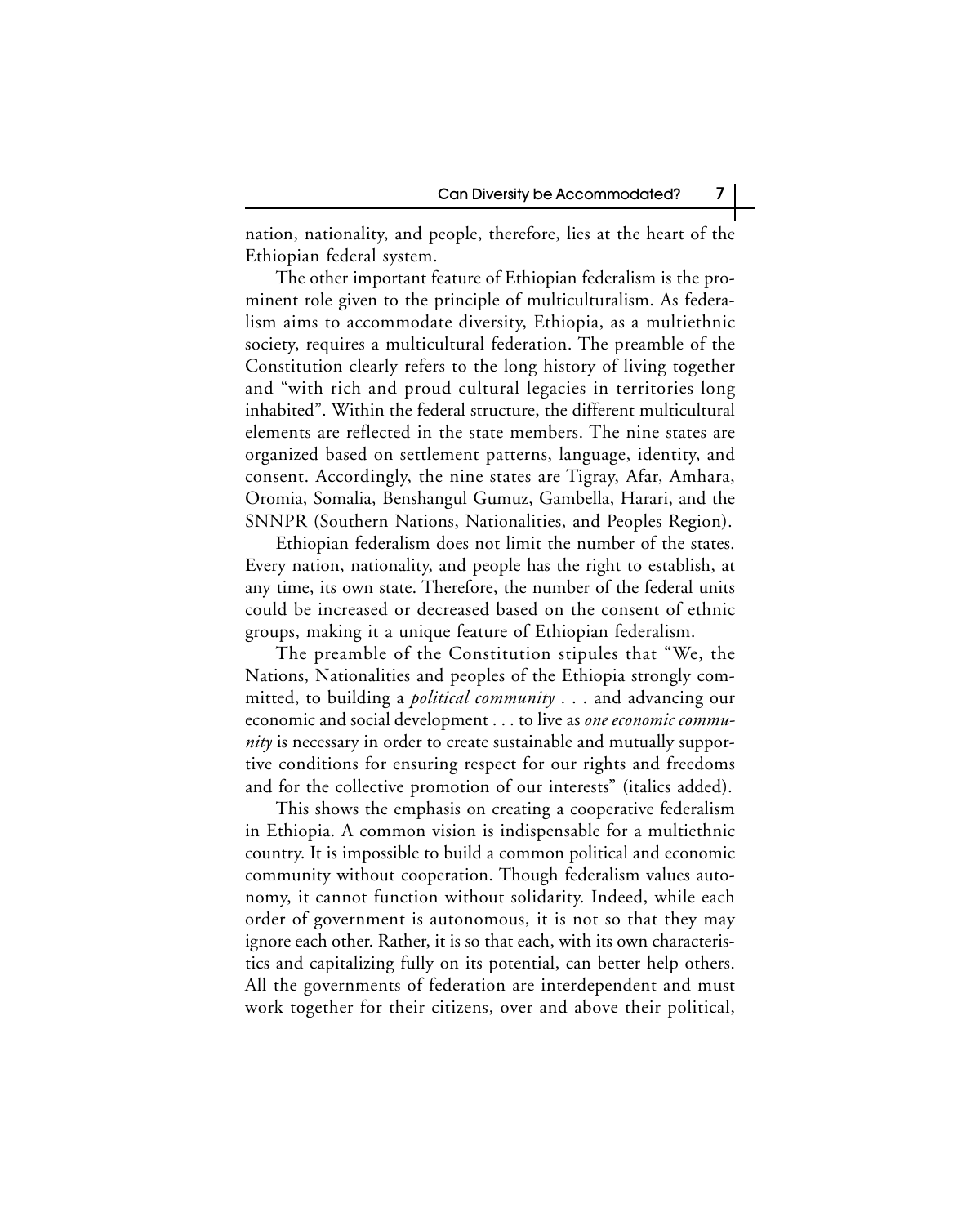regional or other differences. The ideal of federalism is the very opposite of internal separatism; it is genuine solidarity.

In a federal system power is divided or shared between the centre and states, each possessing powers circumscribed by the Constitution. In this regard, the Ethiopian Constitution guarantees that the federal government and the states shall have legislative, executive, and judicial powers (Article 50(2)). It furthers makes it clear that their powers are constitutionally defined and that they shall respect their powers (Article 50(2)). However, if necessary, delegation of power is possible from the centre to the regions. In this connection the Federal Government formulates and implements overall economic, social, and developmental policies. In national matters that concern the whole country, powers are given to the Federal Government. The regional states have "all powers not given expressly to the Federal Government alone, or concurrently to the Federal Government and the states" (Article 52(1)). All states have executive, legislative, and judiciary powers in all matters that concern their local affairs.

Another feature to be mentioned is the principle of linguisticpluralism. The Constitution makes Amharic the working language of the federal government (Article 5(2)), but also gives the member states the right to determine their respective working languages. Moreover, "every nation, nationality and people has the right to speak, to write and to develop its own language" (Article 39(2)).

#### 3.1 Unity in Diversity

The features of Ethiopian federalism mentioned earlier have as their primary objective to promote unity in diversity. According to Assefa, the Ethiopian federal system, because of the fragile situation the country was in, threatened by various national liberation movements, the commitment to right of self-determination and the establishment of regional governments based on mainly on ethnolinguistic line is a bold measure that ensured the survival of the Ethiopian state (Assefa, 2006). In general, accommodating the diverse interests and identity of ethnic groups by providing the right for self-determination is the overriding principle and the most remarkable feature of the Ethiopian federal system.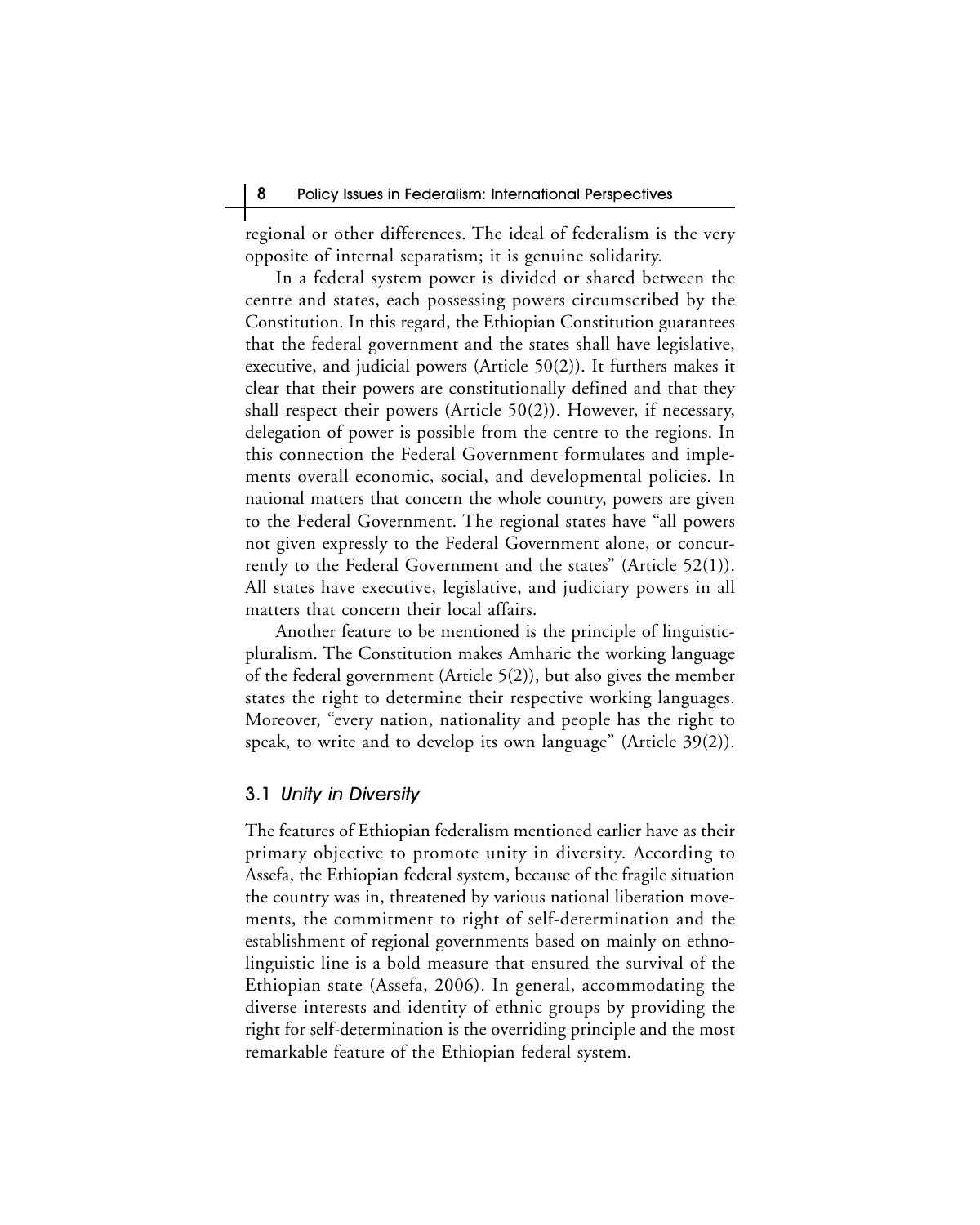## **4. Points to be Considered in the Ethiopian Federal System**

The Ethiopian federal system, as any other federation, is an ongoing experiment. In the process of building a federal and democratic state, which is a complete break from the two previous dictatorial regimes, there are some challenges encountered by the system. These may be explained as "institutional efficiency gap". In other words, there is a need for efficient federal and democratic institutions to effectively and continually consolidate the success of the federal system in a complex society such as that of Ethiopia. This institutional efficiency gap manifests itself in the following ways: lack of good governance and strong democratic institutions; lack of institutions that deal with intergovernmental relations; and lack of civil society organizations to produce ongoing research on the federal system. Each will be discussed in turn.

## 4.1 Lack of Good Governance and Strong Democratic Institutions

When one discusses the development of democratic institutions, it is important to keep in mind the government's effort to establish new democratic institutions for the first time in Ethiopia's history. The resulting lack of efficiency in the existing institutions, or even absence of strong democratic institutions, has negatively affected the performance of the federal system in its struggle to accommodate diversity.

Without democracy, genuine federalism is impossible. Federalism, like democracy, promotes and accommodates pluralism. The Ethiopian Constitution establishes a parliamentary democratic state with other democratic institutions. In Ethiopia, because of the inefficiency of democratic institutions, there have been conflicts, mainly from a lack of good governance. Even though conflicts among ethnic groups are preventable using peaceful mechanisms, we have seen conflicts, particularly in Gambella. This is because "the political actors have failed to strike a political bargain and articulate legitimate regional interests. Instead, they have soughed to capture fragments of the regional state and its institutions" (Derje, 2006).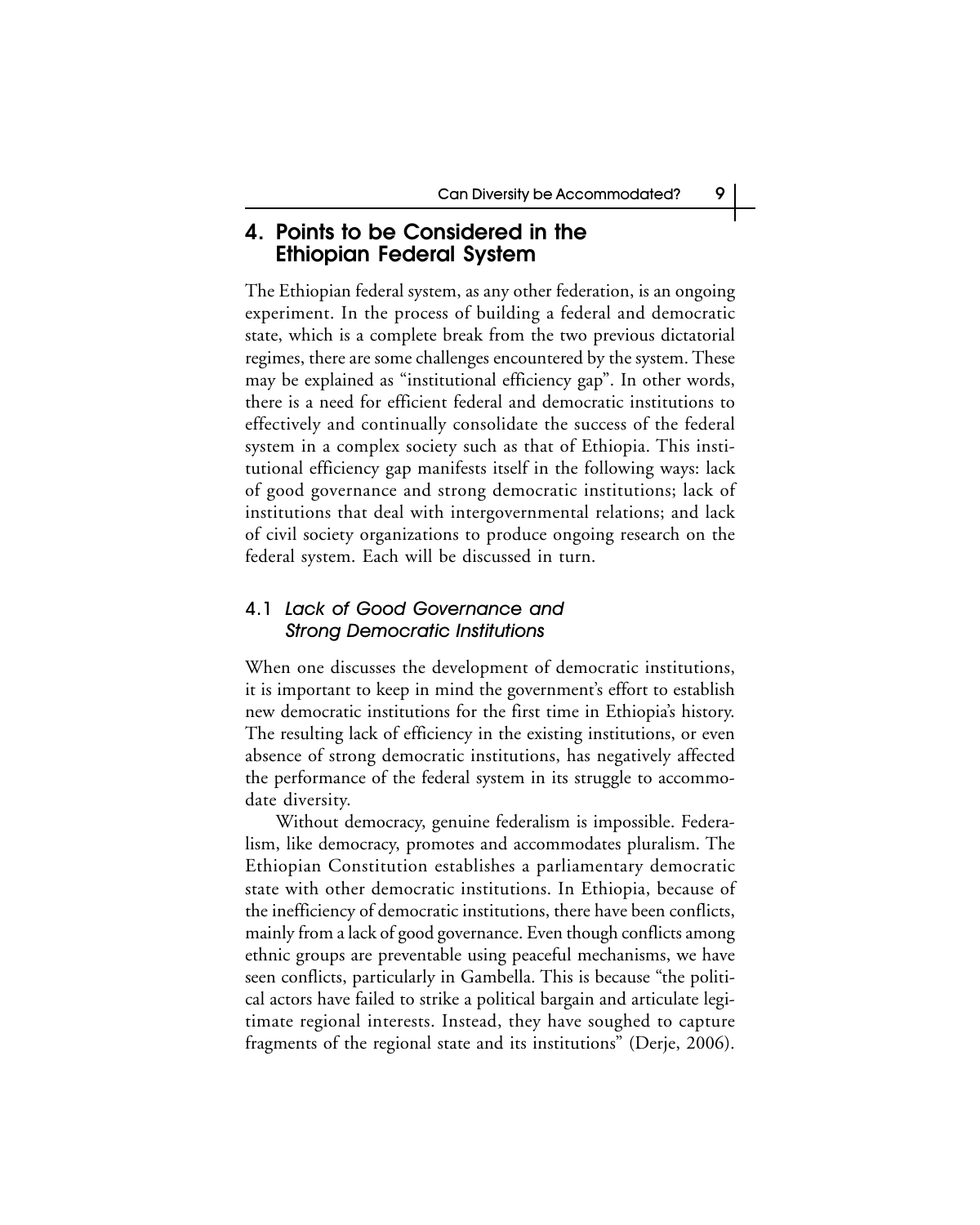Assefa raises a further limitation which he describes as "local tyranny" (Assefa, 2006). Assefa argues that "local tyranny" exists when minority ethnic groups are marginalized economically and politically. Democracy, as well known, is the rule of the majority by respecting the rights of the minority. Hence, a higher prevalence of good governance and consolidation of democratic institutions could be solutions to this local tyranny. The conflicts that we have witnessed in this regard are related to the lack of good governance and democratic culture and personality which could jeopardize the gains of the Ethiopian federal system. Though this is unfortunate, it is also fortunate to know that the Ethiopian government has recognized the existence of this governance shortfall as a major political problem to be addressed immediately.

### 4.2 Lack of Conflict Managing Institutions

Conflicts are preventable and manageable; if they happen, they can also be resolved and transformed. But this requires an efficient set of institutions to prevent, manage, and transform conflicts into mutually beneficial experiences. In the last decade, the large number of conflicts coincided with a lack of institutions to prevent, manage, and transform those conflicts. Even in the SNNPR where many conflicts arise, there was no successful mechanism to use the existing traditional mediation systems. Therefore, establishing effective conflict resolution institutions is indispensable for the success and further strengthening of the federal system of Ethiopia. In this way, federalism can be used as a learning process of negotiation and conflict resolution.

### 4.3 Intergovernmental Relations

Though the Ethiopian federal system has the feature of cooperative federalism, there is an institutional lacuna for intergovernmental cooperation between the centre and the states (Assefa, 2006). Formal mechanisms of intergovernmental relations are important means of cooperation and solidarity between the centre and the federal units. Recently the government has established Department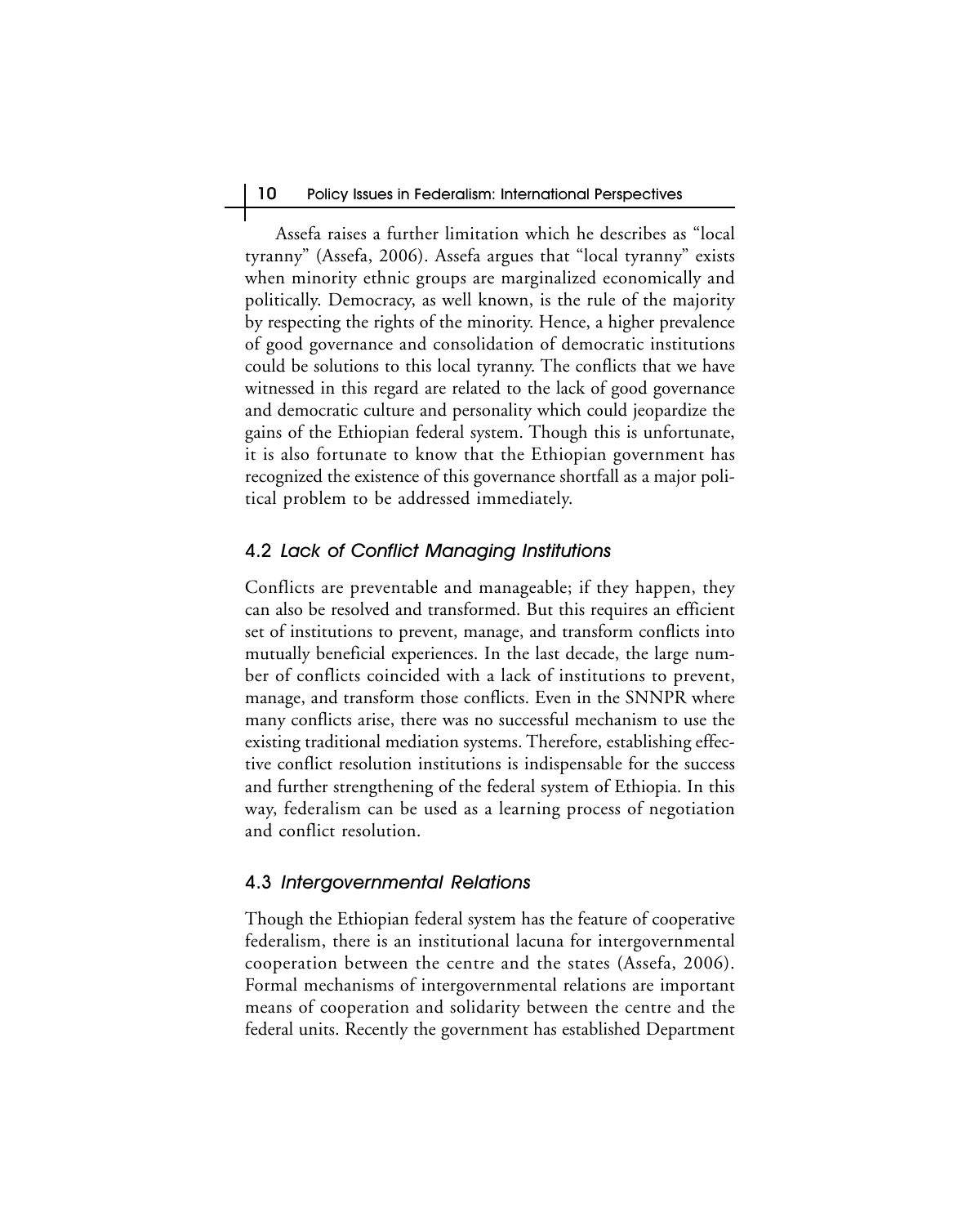of Intergovernmental Relations in the Ministry of Federal Affairs, a positive and timely decision.

Moreover, cooperation, not just between the centre and the federating units, but among constituent units, is crucial for building a common political and economic community. Once again, the Ethiopian Constitution is silent about formal mechanisms for horizontal relations among the states. Despite this, the House of Federation, the Upper House of Parliament, organizes regional consultations annually in which all the nine states share their experiences. This consultation, however, still requires an institutional framework.

#### 4.4 Lack of Research Institutions

Elazar reminds us that federalism is not accepted without opposition (Elazar, 1987). Some hail Ethiopian federalism as the answer to the national question and the key to accommodating diversity. Others, however, argue that it is escalating inter-ethnic conflict and may lead to disintegration, and so reject ethnic federalism. In response, the country needs an institution to promote a healthy and informed debate and dialogue on the advantages and disadvantages of the federal system. Unfortunately, such institutions do not exist at the moment. As a country developing a new system of federalism, it needs independent research institutions that generate scientific ideas for policy makers and creates awareness within the country. As a young federal system requiring consolidation, it is of great importance that these institutions transcend partisan politics.

## **5. Conclusion**

The Ethiopian federal system is the result of the struggle of oppressed ethnic groups for the right to self-determination. The federal system allows the accommodation of diversity within a democratic system. For a multiethnic country like Ethiopia, the existing federal system is a source of peace and stability, ensuring political and economic participation of all ethnic groups. Moreover, by valuing autonomy and solidarity, such a system will help to build a common political and economic community.